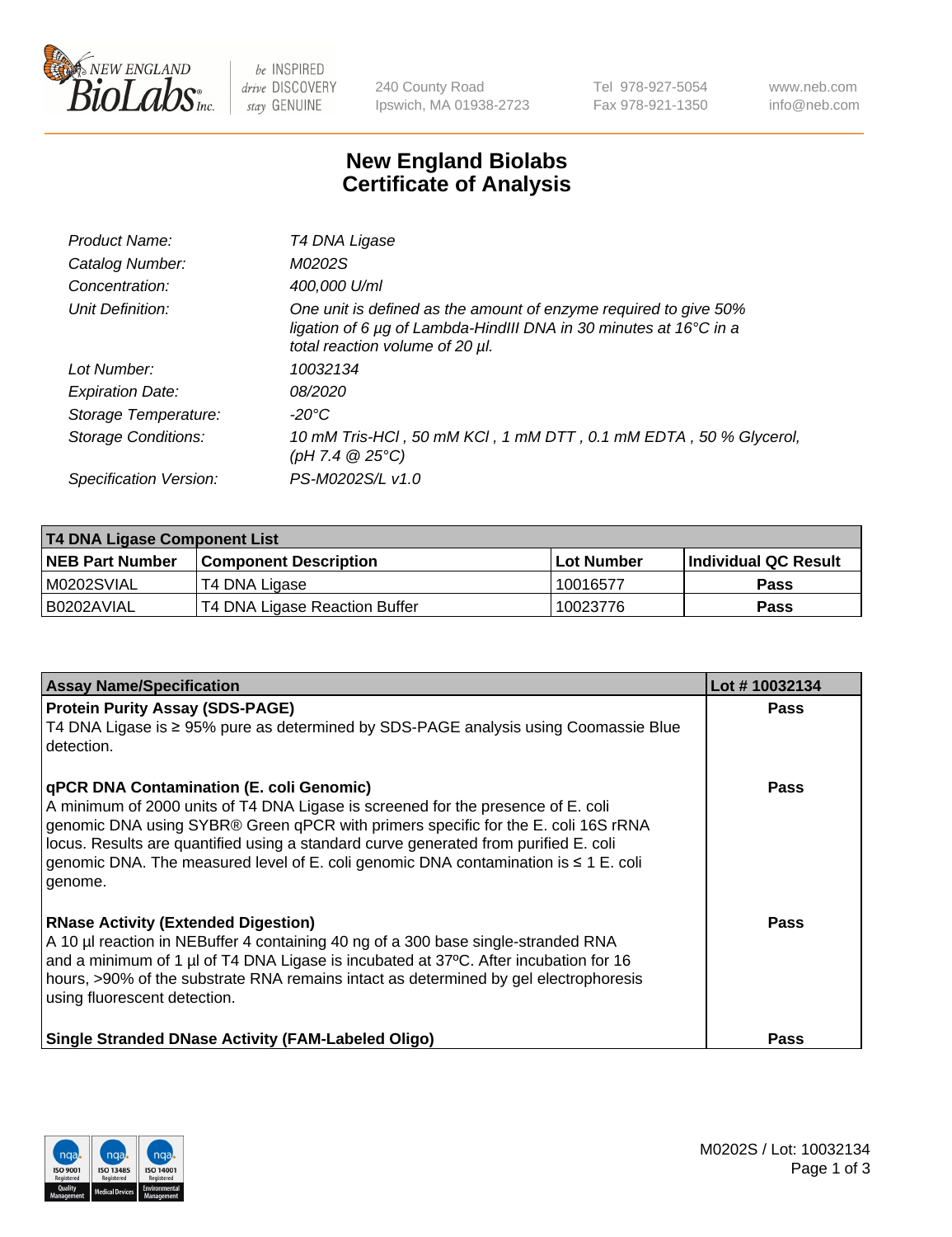

be INSPIRED drive DISCOVERY stay GENUINE

240 County Road Ipswich, MA 01938-2723 Tel 978-927-5054 Fax 978-921-1350 www.neb.com info@neb.com

| <b>Assay Name/Specification</b>                                                                                                                                                                                                                                                                                                                                      | Lot #10032134 |
|----------------------------------------------------------------------------------------------------------------------------------------------------------------------------------------------------------------------------------------------------------------------------------------------------------------------------------------------------------------------|---------------|
| A 50 µl reaction in CutSmart® Buffer containing a 20 nM solution of a fluorescent<br>internal labeled oligonucleotide and a minimum of 10,000 units of T4 DNA Ligase<br>incubated for 16 hours at 37°C yields <5% degradation as determined by capillary<br>electrophoresis.                                                                                         |               |
| <b>Protein Concentration (A280)</b><br>The concentration of T4 DNA Ligase is 0.4 mg/ml +/- 10% as determined by UV<br>absorption at 280 nm. Protein concentration is determined by the Pace method using<br>the extinction coefficient of 57,675 and molecular weight of 55,292 daltons for T4<br>DNA Ligase (Pace, C.N. et al. (1995) Protein Sci., 4, 2411-2423).  | Pass          |
| <b>DNase Activity (Labeled Oligo, 3' extension)</b><br>A 50 µl reaction in CutSmart® Buffer containing a 20 nM solution of a fluorescent<br>labeled double-stranded oligonucleotide containing a 3' extension and a minimum of<br>10,000 units of T4 DNA Ligase incubated for 16 hours at 37°C yields <5% degradation<br>as determined by capillary electrophoresis. | Pass          |
| <b>DNase Activity (Labeled Oligo, 5' extension)</b><br>A 50 µl reaction in CutSmart® Buffer containing a 20 nM solution of a fluorescent<br>labeled double-stranded oligonucleotide containing a 5' extension and a minimum of<br>10,000 units of T4 DNA Ligase incubated for 16 hours at 37°C yields <5% degradation<br>as determined by capillary electrophoresis. | Pass          |
| Double Stranded DNase Activity (Labeled Oligo)<br>A 50 µl reaction in CutSmart® Buffer containing a 20 nM solution of a fluorescent<br>labeled double-stranded oligonucleotide containing a blunt end and a minimum of<br>10,000 units of T4 DNA Ligase incubated for 16 hours at 37°C yields <5% degradation<br>as determined by capillary electrophoresis.         | <b>Pass</b>   |
| <b>Endonuclease Activity (Nicking)</b><br>A 50 µl reaction in NEBuffer 1 containing 1 µg of supercoiled PhiX174 DNA and a<br>minimum of 2000 units of T4 DNA Ligase incubated for 4 hours at 37°C results in <10%<br>conversion to the nicked form as determined by agarose gel electrophoresis.                                                                     | Pass          |
| <b>Exonuclease Activity (Radioactivity Release)</b><br>A 50 µl reaction in NEBuffer 1 containing 1 µg of a mixture of single and<br>double-stranded [3H] E. coli DNA and a minimum of 2000 units of T4 DNA Ligase<br>incubated for 4 hours at 37°C releases <0.1% of the total radioactivity.                                                                        | Pass          |
| <b>Ligation and Recutting (Terminal Integrity, Digested DNA)</b><br>A 20 µl reaction in 1X T4 DNA Ligase Reaction Buffer containing 2 µg of Lambda<br>DNA-HindIII Digest and a minimum of 4000 units of T4 DNA Ligase incubated for 16<br>hours at 37°C results in >95% ligation of the DNA fragments as determined by agarose                                       | Pass          |